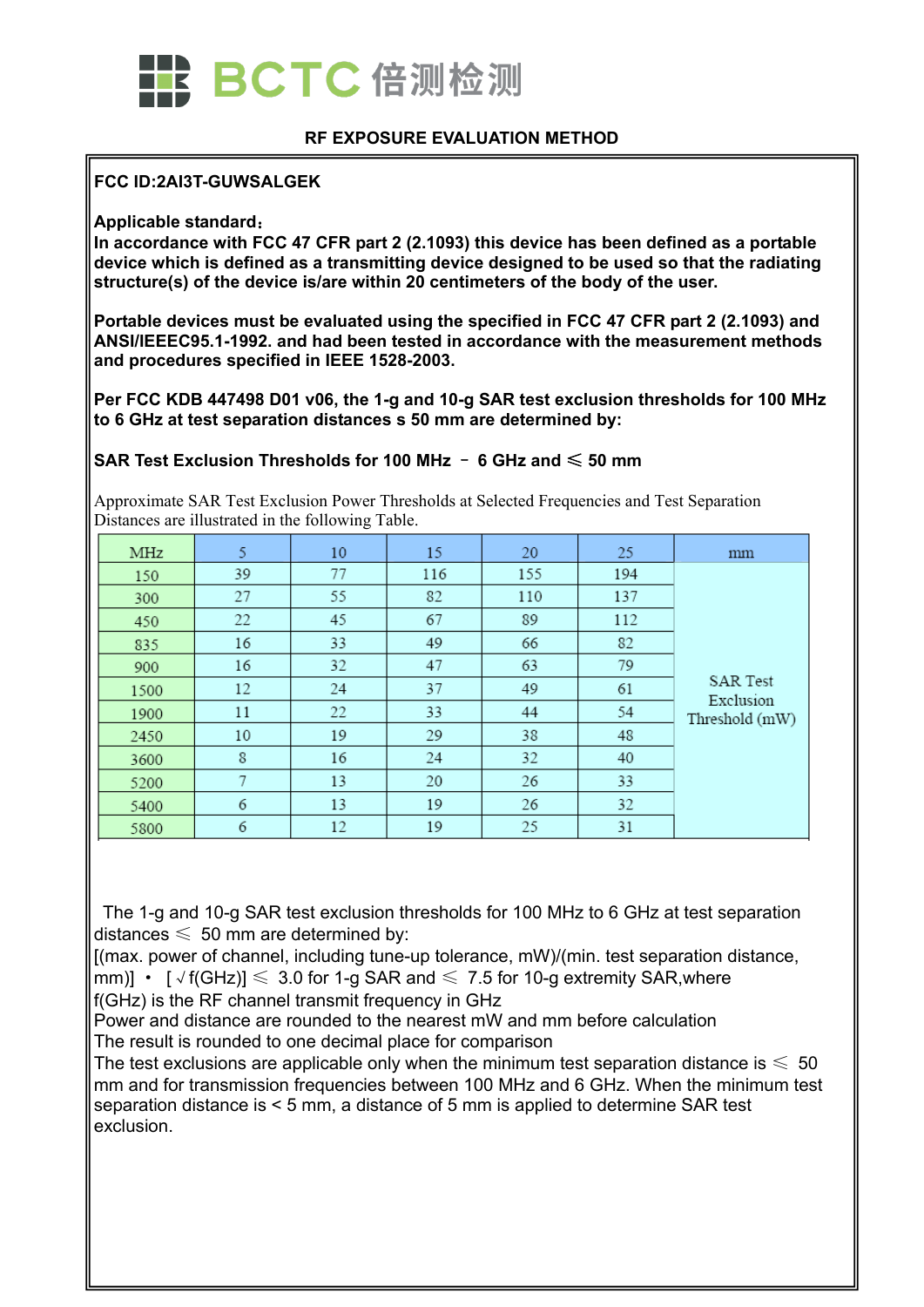# HE BCTC倍测检测

**BT** 

| Modulation    | <b>Test Channel</b> | Output Power (dBm) | Limit (dBm) |
|---------------|---------------------|--------------------|-------------|
| <b>GFSK</b>   | Low                 | $-2.09$            | 21          |
| <b>GFSK</b>   | Middle              | $-0.97$            | 21          |
| <b>GFSK</b>   | High                | $-0.17$            | 21          |
| $\pi$ /4DQPSK | Low                 | $-1.19$            | 21          |
| π/4DQPSK      | Middle              | $-0.06$            | 21          |
| π/4DQPSK      | High                | 0.69               | 21          |
| 8DPSK         | Low                 | $-0.55$            | 21          |
| 8DPSK         | Middle              | 0.33               | 21          |
| 8DPSK         | High                | 1.16               | 21          |

max possible output power (PK,conducted): 2±1dBm

0dBi logarithmic terms convert to numeric result is nearly 1.000

3dBm=2.00mW

2402MHz

[(max. power of channel, including tune-up tolerance, mW)/(min. test separation

distance,mm)] · [√f(GHz)]= 2.00/5\*√2.402=0.62≤3.0